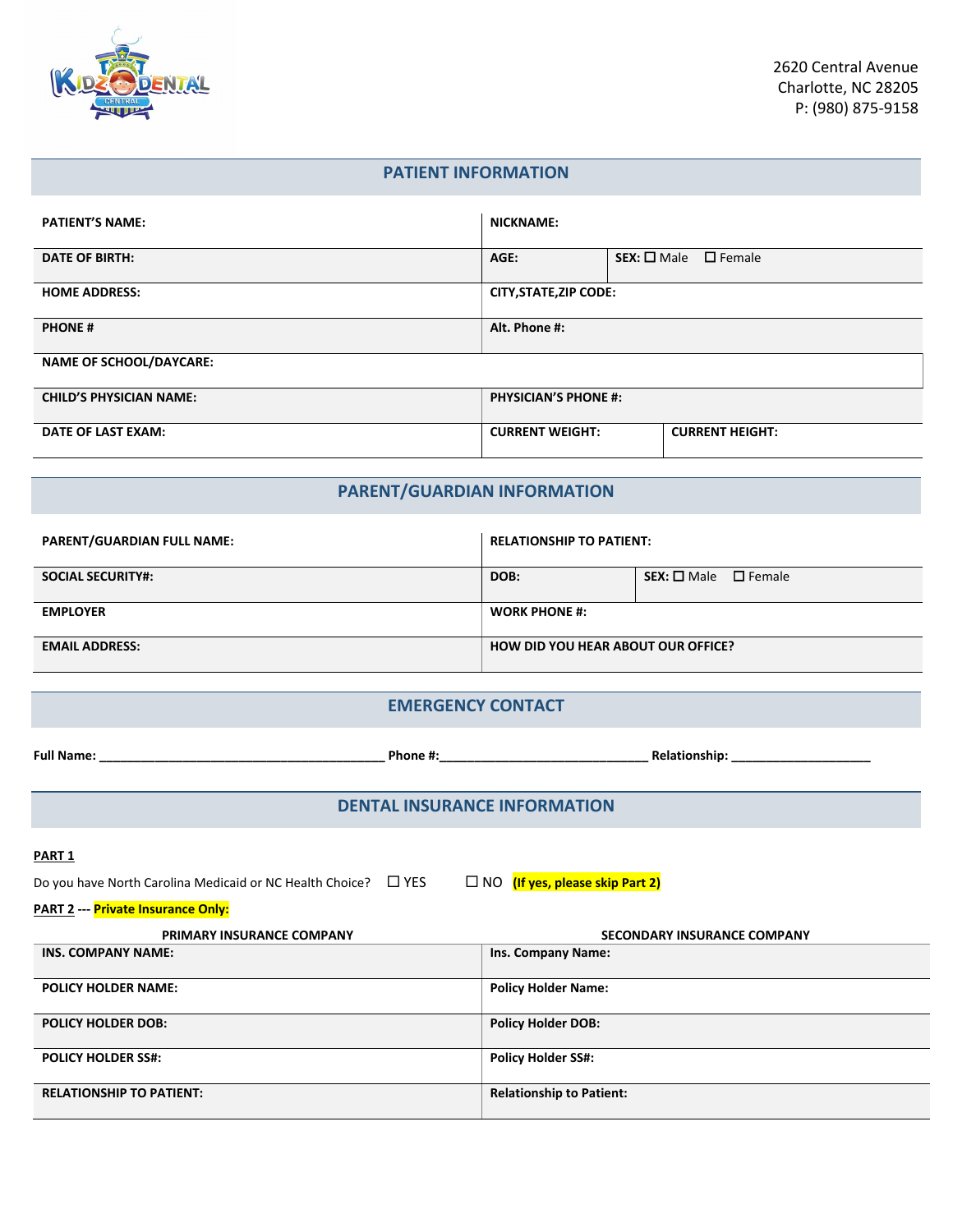

# **DENTAL HISTORY**

| Reason for visit today:<br>Date of Last Dental Exam:                    |                        |                                                |
|-------------------------------------------------------------------------|------------------------|------------------------------------------------|
| Former Dentist: <u>____________________</u>                             |                        | <b>Former Dentist Phone #:</b>                 |
| Do you have any current records (including x-rays) from another office? | $\Box$ Yes   $\Box$ No |                                                |
| Has your child complained about any dental problems?                    | $\Box$ Yes   $\Box$ No | If yes, describe:                              |
| Any injuries or surgeries to the mouth, teeth, or head?                 | $\Box$ Yes   $\Box$ No | If yes, describe:                              |
| Does your child still take the bottle or sippy cup?                     | $\Box$ Yes $\Box$ No   |                                                |
| Does your child brush daily?                                            | $\Box$ Yes   $\Box$ No | How often:                                     |
| Is dental floss used?                                                   | $\Box$ Yes   $\Box$ No | How often:                                     |
| Do you assist your child with brushing?                                 | $\Box$ Yes $\Box$ No   |                                                |
| does your child have any of the following habits?                       | $\Box$ Thumb Sucking   | $\Box$ Finger Sucking $\Box$ Grinding          |
|                                                                         | $\Box$ Pacifier        | $\Box$ Nail Biting                             |
| How does your child receive fluoride?                                   | $\Box$ Water Supply    | $\Box$ Toothpaste $\Box$ Tablets $\Box$ Other: |
|                                                                         | $\Box$ Dentist         |                                                |
| Child's attitude towards dentistry:                                     | $\Box$ Outstanding     | $\Box$ Adequate                                |
|                                                                         | $\square$ Good         | $\Box$ Other:                                  |

# **MEDICAL HISTORY**

| I have read and answered the above questions to the best of my knowledge.                         |                        |                                                                         |                      |  |
|---------------------------------------------------------------------------------------------------|------------------------|-------------------------------------------------------------------------|----------------------|--|
|                                                                                                   |                        |                                                                         |                      |  |
| Explain any other Medical Concerns: _                                                             |                        |                                                                         |                      |  |
| AIDS or HIV positive                                                                              | $\Box$ Yes $\Box$ No   | Cancer/Tumor                                                            | $\Box$ Yes $\Box$ No |  |
| <b>Kidney Disease</b>                                                                             | $\Box$ Yes $\Box$ No   | <b>Thyroid Problems</b>                                                 | $\Box$ Yes $\Box$ No |  |
| <b>Psychological or Emotional Problems</b>                                                        | $\Box$ Yes $\Box$ No   | <b>Stroke</b>                                                           | $\Box$ Yes $\Box$ No |  |
| Hepatitis, jaundice or other liver disease                                                        | $\Box$ Yes $\Box$ No   | <b>Heart Pacemaker</b>                                                  | $\Box$ Yes $\Box$ No |  |
| <b>Liver Problems</b>                                                                             | $\Box$ Yes   $\Box$ No | Heart Murmur, Mitral Valve Prolapse, Heart<br><b>Defect</b>             | $\Box$ Yes $\Box$ No |  |
| Tuberculosis or other lung problems                                                               | $\Box$ Yes $\Box$ No   | Pneumonia                                                               | $\Box$ Yes $\Box$ No |  |
| High or Low Blood Pressure (circle one)                                                           | $\Box$ Yes $\Box$ No   | <b>Kidney or Bladder Problems</b>                                       | $\Box$ Yes $\Box$ No |  |
| <b>Asthma or Hay Fever</b>                                                                        | $\Box$ Yes $\Box$ No   | <b>Bleeding Disorder</b>                                                | $\Box$ Yes $\Box$ No |  |
| Anemia                                                                                            | $\Box$ Yes $\Box$ No   | <b>Bruise Easily</b>                                                    | $\Box$ Yes $\Box$ No |  |
| <b>Convulsions, Seizures, Fainting, or Epilepsy</b>                                               | $\Box$ Yes $\Box$ No   | <b>Blood Transfusion</b>                                                | $\Box$ Yes $\Box$ No |  |
| Diabetes TYPE 1 or TYPE 2 (circle one)                                                            | $\Box$ Yes $\Box$ No   | Speech, Learning, or Hearing Disorders                                  | $\Box$ Yes $\Box$ No |  |
| <b>Rheumatic Fever/Rheumatic Heart Disease</b><br>If Yes, is Pre-Med Needed? $\Box$ Yes $\Box$ No | $\Box$ Yes $\Box$ No   | Are your child's immunization's current?                                | $\Box$ Yes $\Box$ No |  |
| Allergies (Food, Drug, Dust, Additional)<br>If Yes, Please list:                                  | $\Box$ Yes $\Box$ No   | Is your child currently taking any<br>medications? If yes, please list: | $\Box$ Yes $\Box$ No |  |
|                                                                                                   |                        |                                                                         |                      |  |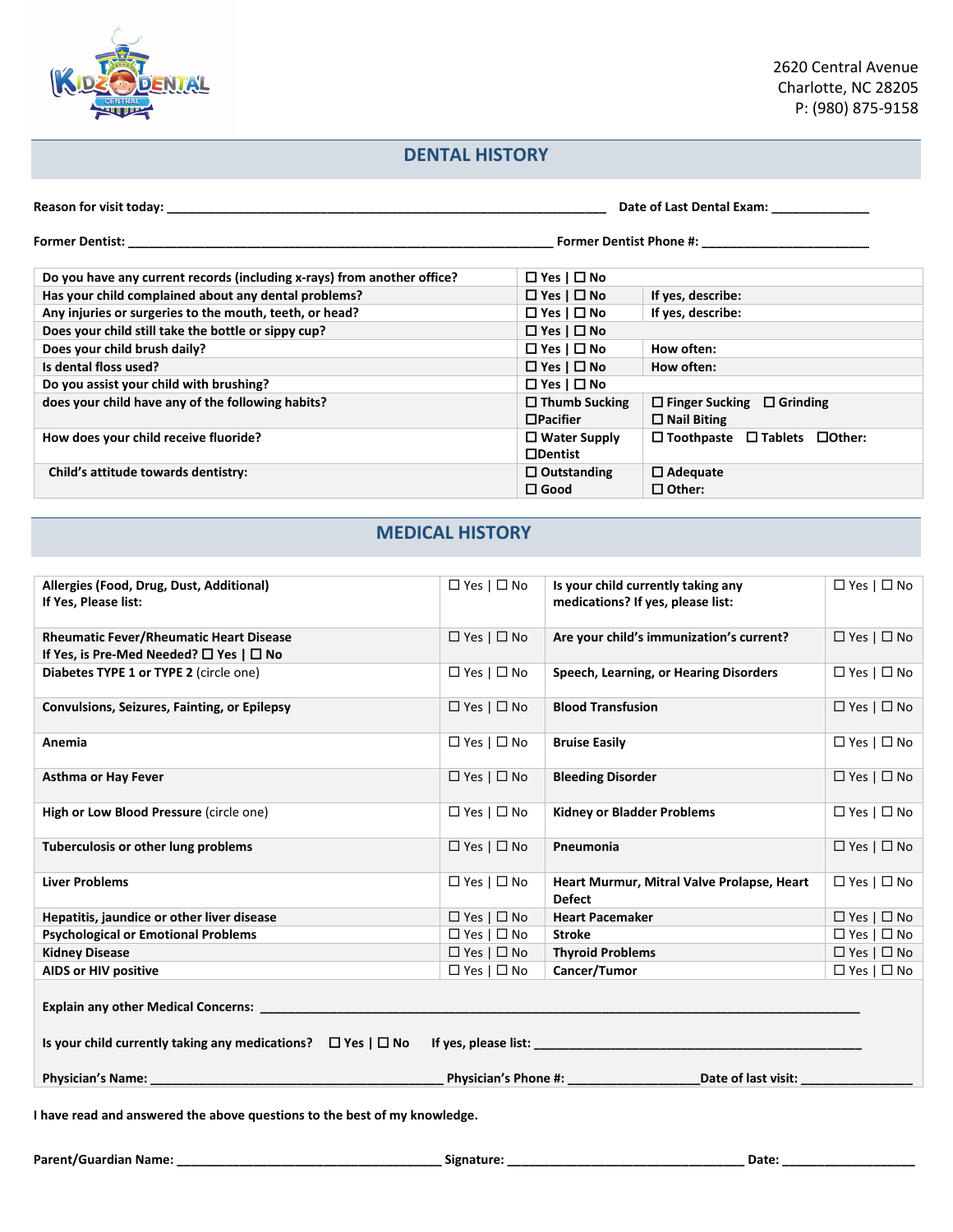

### **ANESTHESIA CONSENT**

#### **Local Anesthesia (Tickle Juice)**

I understand that local anesthesia may be used during the dental treatment. I understand that there are risks involved with anesthesia. These risks include but are not limited too; dizziness, nausea, vomiting, accelerated heart rate, slow heart rate, and allergic reaction.

#### **Nitrous Oxide (Laughing Gas)**

I understand that nitrous oxide and oxygen may be used during dental treatment. Nitrous oxide is perhaps the safest sedative in dentistry. It also carries risks. These risks include but are not limited too; dizziness, nausea, vomiting, accelerated heart rate, slow heart rate, and allergic reaction.

Please ask the staff if you have any questions or concerns regarding this consent form.

#### **I hereby acknowledge that I have read this consent regarding anesthesia.**

**Parent/Guardian Name: \_\_\_\_\_\_\_\_\_\_\_\_\_\_\_\_\_\_\_\_\_\_\_\_\_\_\_\_\_\_\_\_\_\_\_\_\_\_ Signature: \_\_\_\_\_\_\_\_\_\_\_\_\_\_\_\_\_\_\_\_\_\_\_\_\_\_\_\_\_\_\_\_\_\_ Date: \_\_\_\_\_\_\_\_\_\_\_\_\_\_\_\_\_\_\_**

## **AUTHORIZATION AND CONSENT**

 $\Box$  I hereby authorize the performance of dental services upon the above-named patient and whatever procedures that the judgement of the doctor may decide in order to carry out these procedures. I also authorized and request the administration of any anesthetics and x-rays as may be deemed necessary and advisable by the doctor.

□ Kidz Dental Central is authorized to release protected health information about the patient to the entities listed below. The purpose is to inform the patient or others in keeping up with the patient's dental health.

Release of information is allowed to the parties below: (**check all that apply)**

|                                                                                                                           |                      |  |  | Date: |  |
|---------------------------------------------------------------------------------------------------------------------------|----------------------|--|--|-------|--|
| The patient/responsible party has the right to revoke this authorization at any time with written notice to the provider. |                      |  |  |       |  |
| $\Box$ Yes   $\Box$ No<br>Other Family Member(s) (Example: Stepfather, Stepmother, Aunt Etc)                              |                      |  |  |       |  |
| Spouse                                                                                                                    | $\Box$ Yes $\Box$ No |  |  |       |  |
| Voicemail                                                                                                                 | $\Box$ Yes $\Box$ No |  |  |       |  |

# **PATIENT'S RIGHTS**

- I have the right to revoke this authorization at any time in person or in writing.
- I may inspect or copy the protected health information to be disclosed as described in this document.
- Revocation is not effective in cases where the information has already been disclosed but will be effective going forward.
- Information used or disclosed as a result of this authorization mat be subject to redisclosure by the recipient and may no longer be protected by federal or state law.
- I may refuse to sign this authorization and that my treatment will not be conditioned on signing.
- I understand released information may include a communicable disease diagnosis such as HIV or a diagnosis related to mental health or substance abuse.

THIS AUTHORIZATION WILL REMAIN IN EFFECT UNTIL REVOKED BY THE PATIENT IN WRITING.

#### **Signature of patient or Personal Representative: \_\_\_\_\_\_\_\_\_\_\_\_\_\_\_\_\_\_\_\_\_\_\_\_\_\_\_\_\_\_\_\_\_\_ Date:\_\_\_\_\_\_\_\_\_\_\_\_\_\_\_\_\_\_\_\_\_\_\_**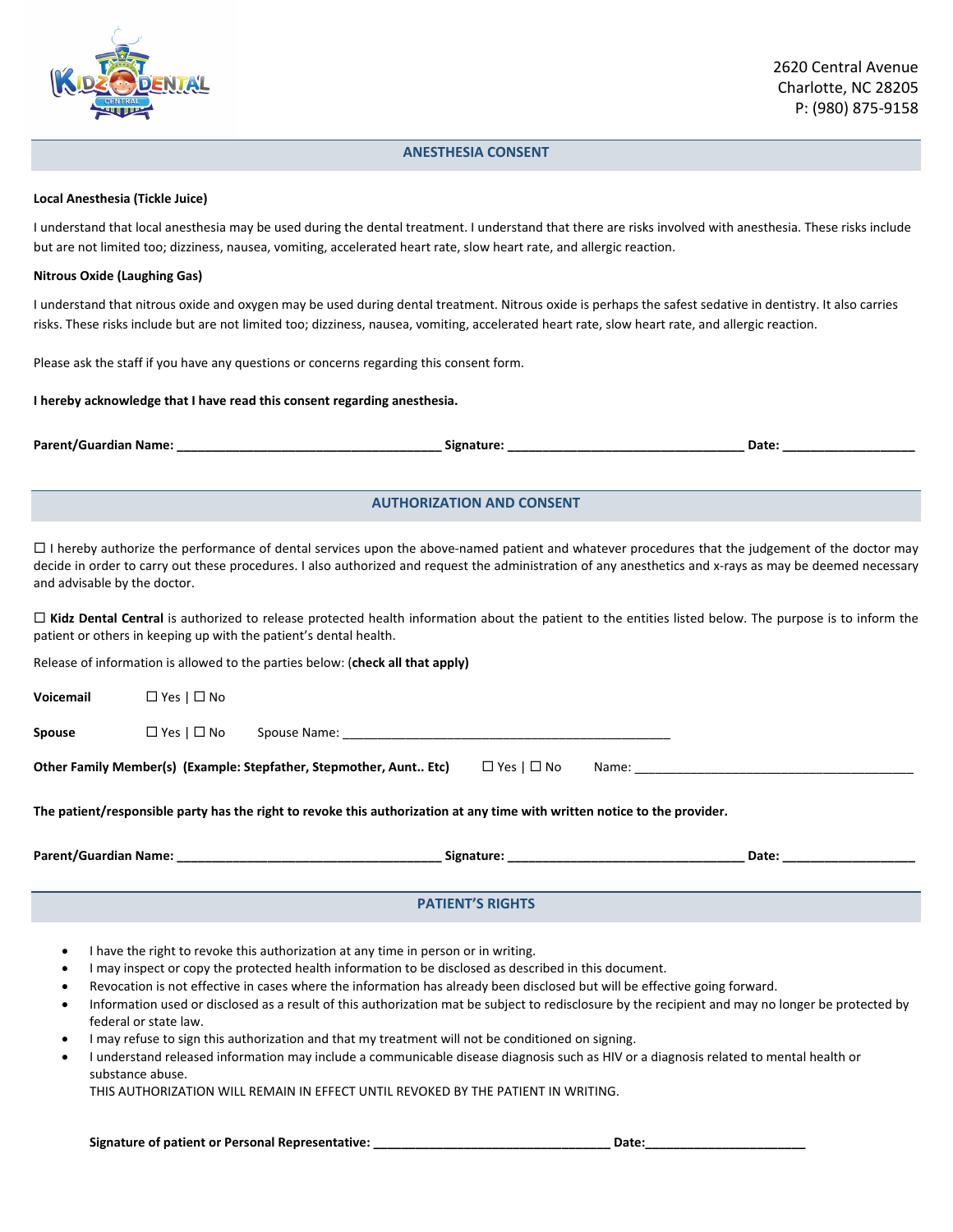

### **TERMS AND CONDITIONS**

 $\Box$  I hereby certify that all of the above information is correct and true. I agree to be responsible for all charges for dental services and materials not paid by my dental plan, unless **Kidz Dental Central** has a contractual agreement with my plan prohibiting all or a portion of such charges. I authorize **Kidz Dental Central** to release any medical information to my insurance carrier or third-party payer to facilitate processing my insurance claims. I authorize payment of the dental benefits otherwise payable to me to be paid directly to **Kidz Dental Central**.

 $\Box$  I hereby certify that all of the above information is correct and true. If the above-named patient is a minor, it is necessary that a signed permission form is obtained from a parent or guardian before any and/or all necessary dental treatment can be commenced. Furthermore, I authorized **Kidz Dental Central** to provide dental treatment for my child.

**There may be a charge of \$30 for any missed appointments or appointments not cancelled 24 hours before the appointment time.**

**Signature: \_\_\_\_\_\_\_\_\_\_\_\_\_\_\_\_\_\_\_\_\_\_\_\_\_\_\_\_\_\_\_\_\_\_\_\_\_\_\_\_\_\_\_\_\_ Date: \_\_\_\_\_\_\_\_\_\_\_\_\_\_\_\_\_\_ Relationship to Patient: \_\_\_\_\_\_\_\_\_\_\_\_\_\_\_\_\_\_\_\_\_\_\_\_\_\_\_\_**